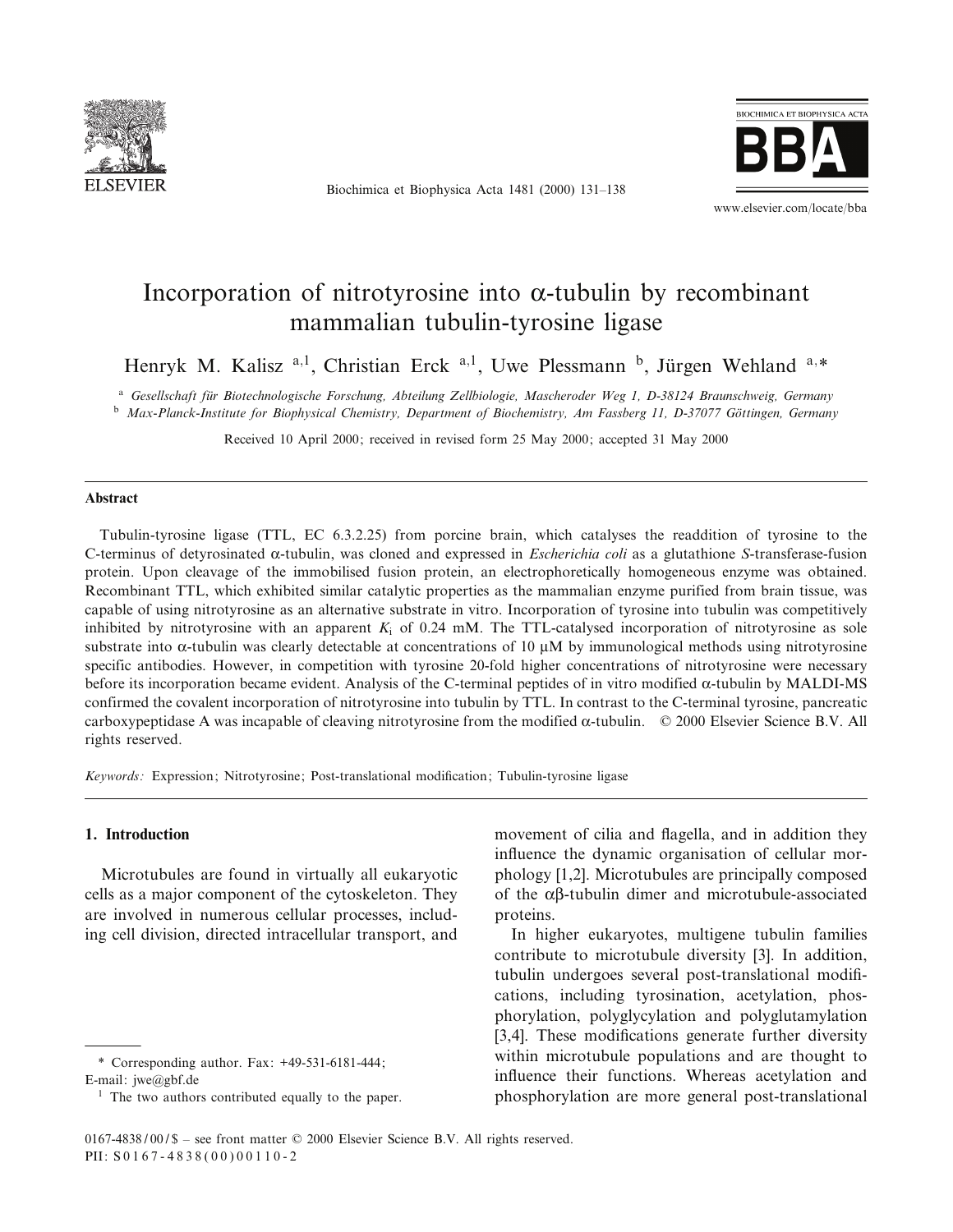modifications, the other modifications, such as polyglutamylation, polyglycylation and tyrosination, are tubulin-specific and occur at the highly variable Ctermini of tubulin dimers (for references see [3,4]).

The detyrosination/tyrosination cycle is entirely specific for  $\alpha$ -tubulin [5–7] and is widespread in eukaryotes [4]. The C-terminal tyrosine of  $\alpha$ -tubulin is usually encoded by the mRNA and tubulin is initially detyrosinated at the C-terminus by a tubulinspecific carboxypeptidase [8,9]. Detyrosinated  $\alpha$ -tubulin is then retyrosinated by the action of a tubulin-tyrosine ligase (TTL) [10,11]. Stable microtubules are the preferred substrate for tubulin carboxypeptidase [9,12] and the  $\alpha\beta$ -tubulin dimers are preferably tyrosinated by TTL [13,14]. Consequently, stable microtubules are often highly detyrosinated whereas dynamic microtubules contain high levels of tyrosinated tubulin [7,15,16]. Although the physiological relevance of the detyrosination/tyrosination cycle is unknown, abortion of TTL activity was recently suggested to be correlated with tumour growth [17].

The importance of the detyrosination/tyrosination cycle was further demonstrated through the observation that in vivo incorporation of nitric oxide-derived nitrotyrosine into tubulin in mammalian cells leads to microtubule dysfunction [18]. The apparently irreversible nitrotyrosination of the C-terminal residue of  $\alpha$ -tubulin was proposed to be catalysed by TTL and was suggested to alter microtubule function, leading to changes in cell morphology and loss of epithelial-barrier function [18]. These observations may provide an insight into the mechanism of in flammatory injury under pathological conditions entailing the formation of reactive nitrogen species [19-21]. Although TTL has been implicated in the in vivo nitrotyrosination of tubulin, its ability to covalently incorporate nitrotyrosine into tubulin has not been illustrated.

Here we demonstrate that TTL is indeed capable of covalently incorporating nitrotyrosine into the C-terminus of  $\alpha$ -tubulin in vitro using recombinant porcine brain TTL, which when recovered from transformed Escherichia coli exhibits similar catalytic properties as the mammalian enzyme purified from brain tissue. Furthermore, we show that, in contrast to in vivo findings [18], TTL has more than 35-fold lower affinity for the modified amino acid than for tyrosine.

## 2. Materials and methods

## 2.1. Cloning and expression of recombinant TTL

The full-length cDNA of TTL was subcloned from the embryonic porcine brain lgt10 cDNA library as described previously [22]. This 1137-bp cDNA was used as template for polymerase chain reaction to generate BamHI sites on the TTL cDNA. The pig TTL-BamHI fragment was inserted in frame into the pGex-6P-2 vector glutathione S-transferase (GST) gene fusion system (Amersham/Pharmacia Biotech, Freiburg, Germany) and expressed in E. coli strain TgII. TTL expression was induced either for 4 h or overnight with  $0.1 \text{ mM}$  isopropyl- $\beta$ -D-thiogalactopyranoside at an OD of 0.6. All subsequent steps were performed at  $4^{\circ}$ C: the bacteria were harvested by centrifugation for 10 min at  $6000 \times g$ . The pellet was washed twice with TTL stabilisation buffer (25 mM  $K^+$  morpholinoethanesulfonic acid (MES), pH 6.8, 150 mM KCl, 12.5 mM MgCl<sub>2</sub>, 2.5 mM ATP, 1 mM DTT) containing glycerol (15% v/v), the bacteria were repelleted and taken up in an equal volume of the above buffer plus the mini Complete protease inhibitors (Roche Diagnostics, Mannheim, Germany) following the manufacturer's instruction. Bacteria were lysed using the French press (SLM-Amicon). Lysed cells were centrifuged for 1 h at  $30000\times g$  and the supernatant was incubated for 1 h with glutathione^Sepharose 4B (Amersham/Pharmacia) pre-equilibrated with the TTL stabilisation buffer. The Sepharose matrix was then washed extensively with TTL stabilisation buffer and incubated overnight with PreScission Protease (Amersham/ Pharmacia) as recommended by the manufacturer. Cleaved TTL was finally eluted with stabilisation buffer and stored at  $-70$ °C.

#### 2.2. Characterisation of recombinant TTL

TTL activity was measured as described previously [10] in 50  $\mu$ l stabilisation buffer containing 100  $\mu$ g homogeneous bovine brain tubulin (purified by cycles of assembly and disassembly followed by chromatography on phosphocellulose [23]; PC-tubulin), 4  $\mu$ M L-[3,5-<sup>3</sup>H]tyrosine (specific activity, 46 Ci/ mmol, Amersham Pharmacia Biotech, UK) and 10 Wl TTL containing maximally 0.05 U. Initial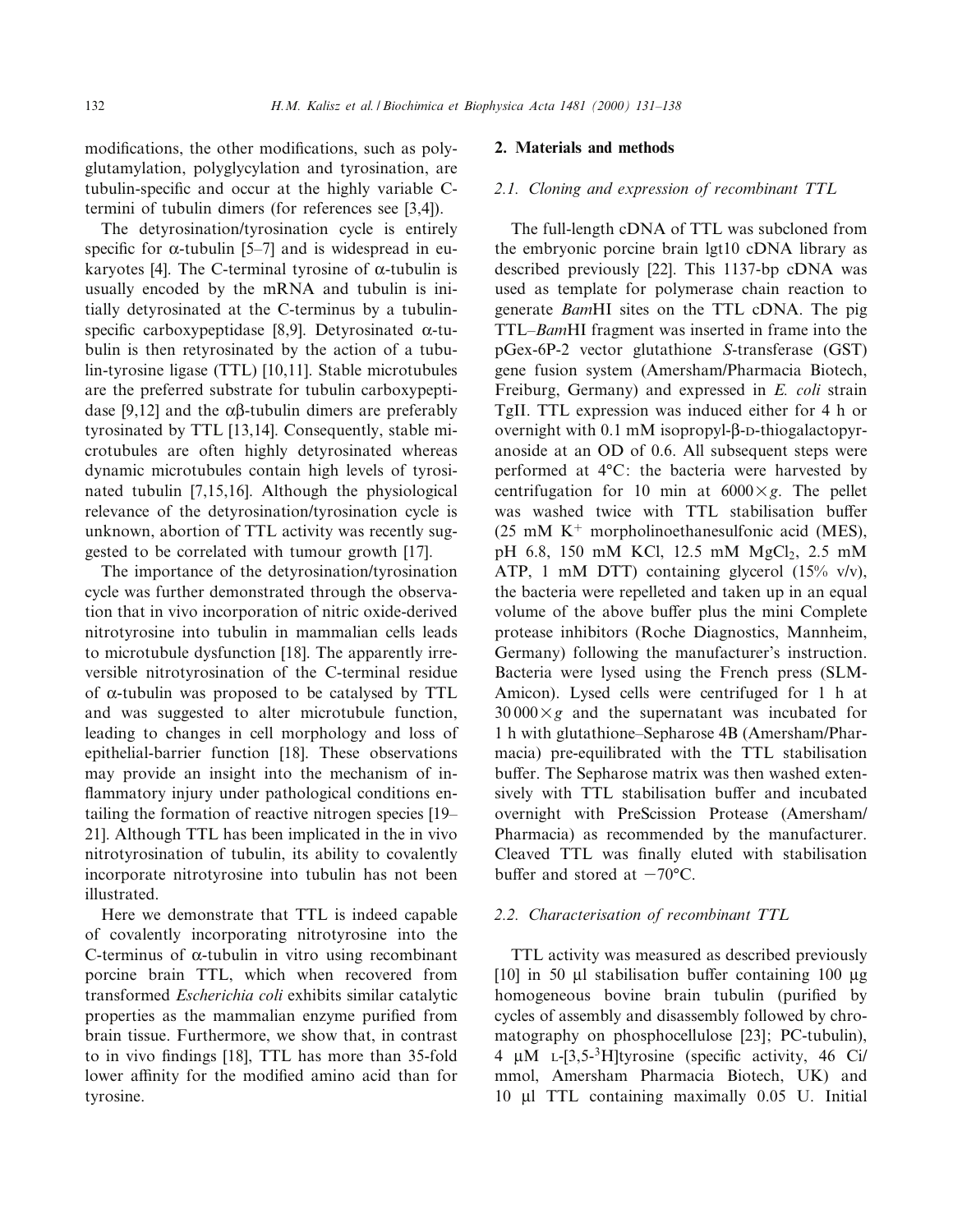rate assays were performed as above using  $0.4$ -10  $\mu$ M L-[3,5-<sup>3</sup>H]tyrosine. After incubation for 30 min at 37°C, the samples were transferred onto Whatman 3MM paper discs  $(1.3 \times 1.3$  cm), fixed for 10 min with 10% acetic acid, washed twice with ethanol, dried, then counted in 4 ml Quicksafe scintillation mixture (Zinsser Analytic, Frankfurt, Germany).

Inhibition of the uptake of radiolabelled tyrosine was measured as described above, but in the presence of either  $0-1400 \mu M$  nitrotyrosine (Sigma, Germany) or  $0-50$  µM unlabelled tyrosine. For the determination of the  $K_i$  of nitrotyrosine initial rate assays were performed as above using 1, 4 and 10  $\mu$ M  $\text{L-}$ [3,5- $3H$ ltyrosine and either 0, 200 or 600 µM nitrotyrosine. These tests were performed using either PC-tubulin or carboxypeptidase A-treated PC-tubulin. In the latter case, PC-tubulin was incubated with  $1.0 \mu$ g/ ml pancreatic carboxypeptidase A (Sigma) for 15 min at 37°C (see reference [6]). All assays were carried out at least in triplicate. Kinetic parameters were analysed using the GraFit program [24] and represent the apparent rather than true parameters as the measurements were made at single constant values of tubulin and ATP.

One unit of enzyme is defined as the amount of enzyme transferring 1 nmol of tyrosine to tubulin in 1 min under the conditions described above. The cpm/nmol were determined by transferring 10 µl of  $L$ -[3,5<sup>-3</sup>H]tyrosine onto Whatmann 3MM filter paper, which was air dried without washing and counted in the scintillation mixture. Specific activity is defined as units/mg protein. Protein concentration was determined using the standard assay kit from Bio-Rad (Munich, Germany) with bovine serum albumin as standard.

N-terminal sequence analysis of purified recombinant TTL was performed by automated Edman degradation using an Applied Biosystems Model 494A Procise pulsed liquid-phase sequencer with an on-line PTH amino acid analyser (PE Biosystems, Weiterstadt, Germany).

# 2.3. Production of polyclonal antibodies against nitrotyrosine

Polyclonal antiserum against nitrotyrosine was prepared by immunisation of two rabbits with nitrotyrosine coupled to ovalbumin by glutaraldehyde crosslinking. Antiserum was used at a 1:500 dilution in the immunoblots.

The rat monoclonal antibody YL1/2 against tyrosinated tubulin and the mouse monoclonal antibody against TTL (LA/C4) were recently described [7,25]. Horseradish peroxidase conjugated goat anti-mouse, goat anti-rat and goat anti-rabbit antibodies were purchased from Dianova (Hamburg, Germany) and diluted 1:2000. Immunoblots were processed with the ECL kit (Amersham, Braunschweig, Germany).

### 2.4. In vitro incorporation of nitrotyrosine into tubulin

The in vitro incorporation of nitrotyrosine into tubulin was measured as described above using carboxypeptidase A-treated PC-tubulin and either 0.1^ 5000  $\mu$ M nitrotyrosine or 0.1–100  $\mu$ M tyrosine as sole substrates, or  $50-5000 \mu M$  nitrotyrosine in the presence of 50  $\mu$ M tyrosine as cosubstrate. The reaction was stopped after 30 min by boiling the mixture in SDS buffer and the degree of modification of the  $\alpha$ -tubulin was qualitatively assessed by immunoblotting as described below.

The ability of carboxypeptidase A to cleave C-terminal nitrotyrosine from  $\alpha$ -tubulin was tested by incubating nitrotyrosinated tubulin with pancreatic carboxypeptidase A followed by immunoblotting with nitrotyrosine-specific antibodies.

## 2.5. SDS-PAGE and immunoblotting

Nitrotyrosinated tubulin (500 ng) was separated using modified 7.5% SDS-PAGE, with the SDS buffers for the stacking and separation gels containing 6 M urea (SDS L-5057, Sigma, Germany), to enable the separation of  $\alpha$ - and  $\beta$ -tubulin [26]. Separated proteins were transferred electrophoretically onto polyvinylidenedifluoride (PVDF) membranes (Immobilon-P, Millipore, Germany).

# 2.6. Isolation and analysis of the C-terminal fragments of tubulin

The  $\alpha$ - and  $\beta$ -tubulins were separated by SDS-PAGE in the presence of 6 M urea as described above. C-terminal peptides of  $\alpha$ -tubulin were obtained by digestion with endoproteinase Lys-C, puri fied by anion exchange chromatography on Mono Q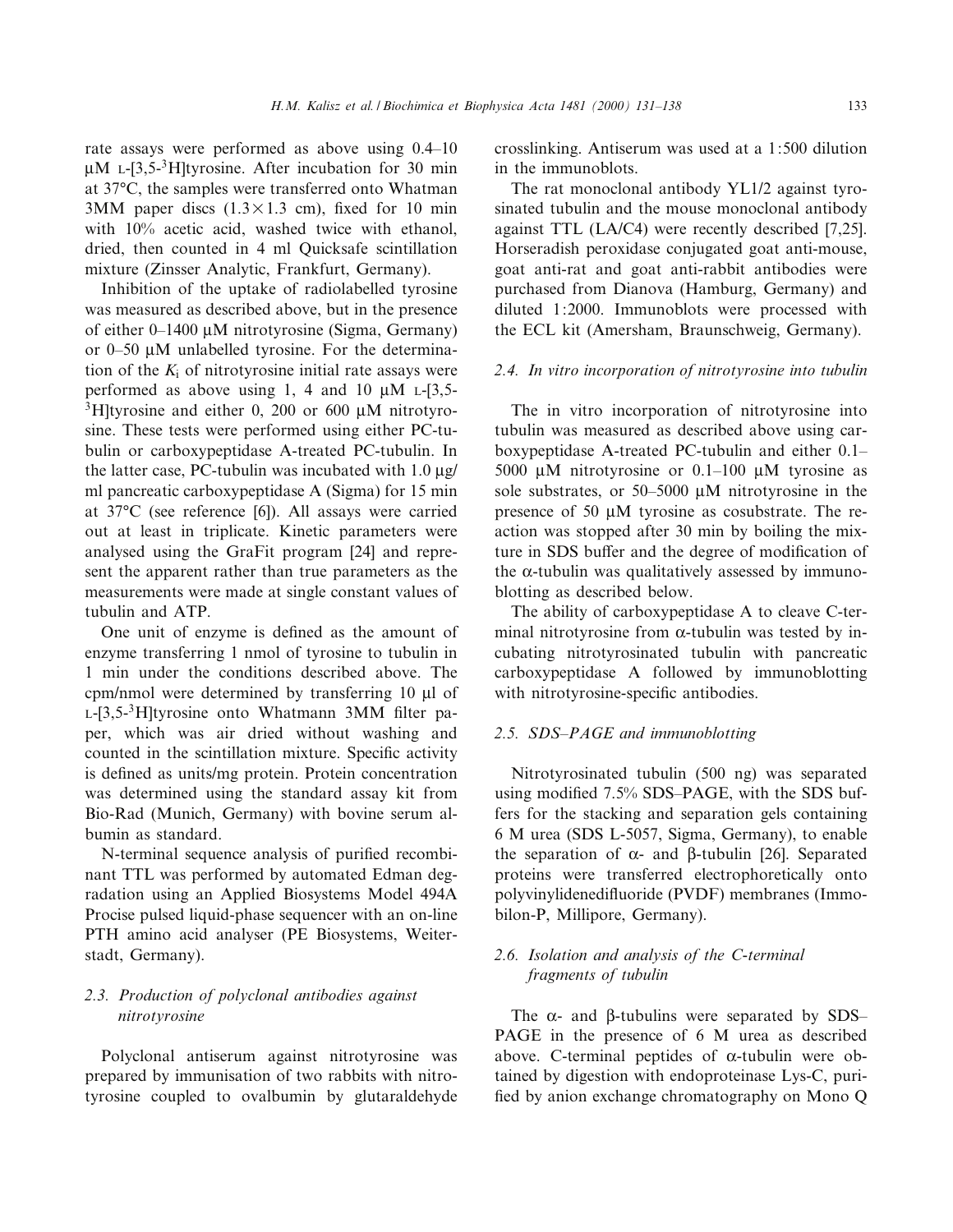and by reverse phase HPLC as described [27]. All peptide peaks from the HPLC profile were characterised by mass spectrometry using a KRATOS MALDI 4 time of flight spectrometer (Shimadzu, Duisburg, Germany).

## 3. Results and discussion

#### 3.1. Expression and purification of recombinant TTL

Purification of the mammalian TTL from brain tissues has been significantly simplified by the application of immunoaffinity chromatography using monoclonal antibody LA/C4 immobilised on Sepharose [25]. Nevertheless, purification of large amounts of mammalian TTL has proven to be a major problem due to the low expression levels of the enzyme in neuronal tissues (only 1 mg of pure TTL can be obtained from 1 kg of porcine brain). This labourintensive purification has consequently hampered attempts to elucidate the structure-function relationship of mammalian TTL and to approach its structural analysis by crystallisation. In order to solve this problem, the cDNA of the porcine brain TTL, which codes for a protein of 43.4 kDa [22], was cloned and expressed as a GST-fusion protein in Escherichia coli.

Induction of the recombinant E. coli TgII cells resulted in the accumulation of an additional protein with an apparent molecular mass of about 70 kDa in



Fig. 1. Expression of TTL in E. coli as a GST-fusion protein analysed by SDS-PAGE. (A) Coomassie brilliant blue stained gel. (B) Corresponding Western blot processed with monoclonal antibody LA/C4. Lane 1, 10-kDa molecular weight marker; lane 2, non-induced E. coli extract; lane 3, E. coli extract after 4 h induction with 0.1 mM isopropyl- $\beta$ -D-thiogalactopyranoside; lane 4, TTL after cleavage with PreScission protease and subsequent elution from a glutathione-Sepharose column.

SDS^PAGE which was recognised by the anti-TTL monoclonal antibody LA/C4 (Fig. 1).

Expression of the recombinant TTL as a GST-fusion protein enabled its rapid purification by a single step on a glutathione-Sepharose affinity chromatography column. GST-TTL was extensively washed on the glutathione-Sepharose column to remove all unspecifically absorbed material and the enzyme was then separated from the fused GST by proteolytic cleavage with PreScission protease. Up to 50 mg of highly purified cleaved recombinant TTL, which was eluted from the column in stabilisation buffer, could be obtained from 1 l of E. coli culture. The recombinant TTL was active and stable for at least 4 months at  $-70^{\circ}$ C in the stabilisation buffer.

#### 3.2. Characterisation of recombinant TTL

Analysis of the cleaved recombinant TTL by SDS^ PAGE demonstrated a single protein band of about 43 kDa which was recognised by the anti-TTL monoclonal antibody LA/C4 (Fig. 1). N-terminal sequencing revealed the following sequence: GPLGSMYTFVVRDEN. The first five amino acids corresponded to the C-terminal residues of the GST protein through which the fusion protein was attached to the recombinant TTL to enable cleavage. Residues 6^20 corresponded to the N-terminus of porcine TTL.

The initial rates of tyrosine incorporation into tubulin were determined at optimal concentrations of  $MgCl<sub>2</sub>$  and ATP [28] and varying concentrations of  $3H$ -tyrosine. The incorporation of  $3H$ -tyrosine into tubulin represented hyperbolic behaviour, demonstrating a linear relationship between rate and incubation time over the first 15 min, with the rates of tyrosine incorporation subsequently decreasing with additional incubation times and tailing off after 60 min (data not shown). The relationship between the time of incubation and rate of tyrosine incorporation was very similar to that previously observed with mammalian TTL [29,30]. Consequently, all kinetic assays were measured over a 15-min interval. From the double reciprocal plots of the initial rates of tyrosine incorporation into tubulin (see Fig. 2A) the following kinetic parameters were calculated: apparent  $K_m = 6.8 \mu M$ ;  $V_{max} = 354 \text{ U/mg}$ . These values compare favourably with those reported for the por-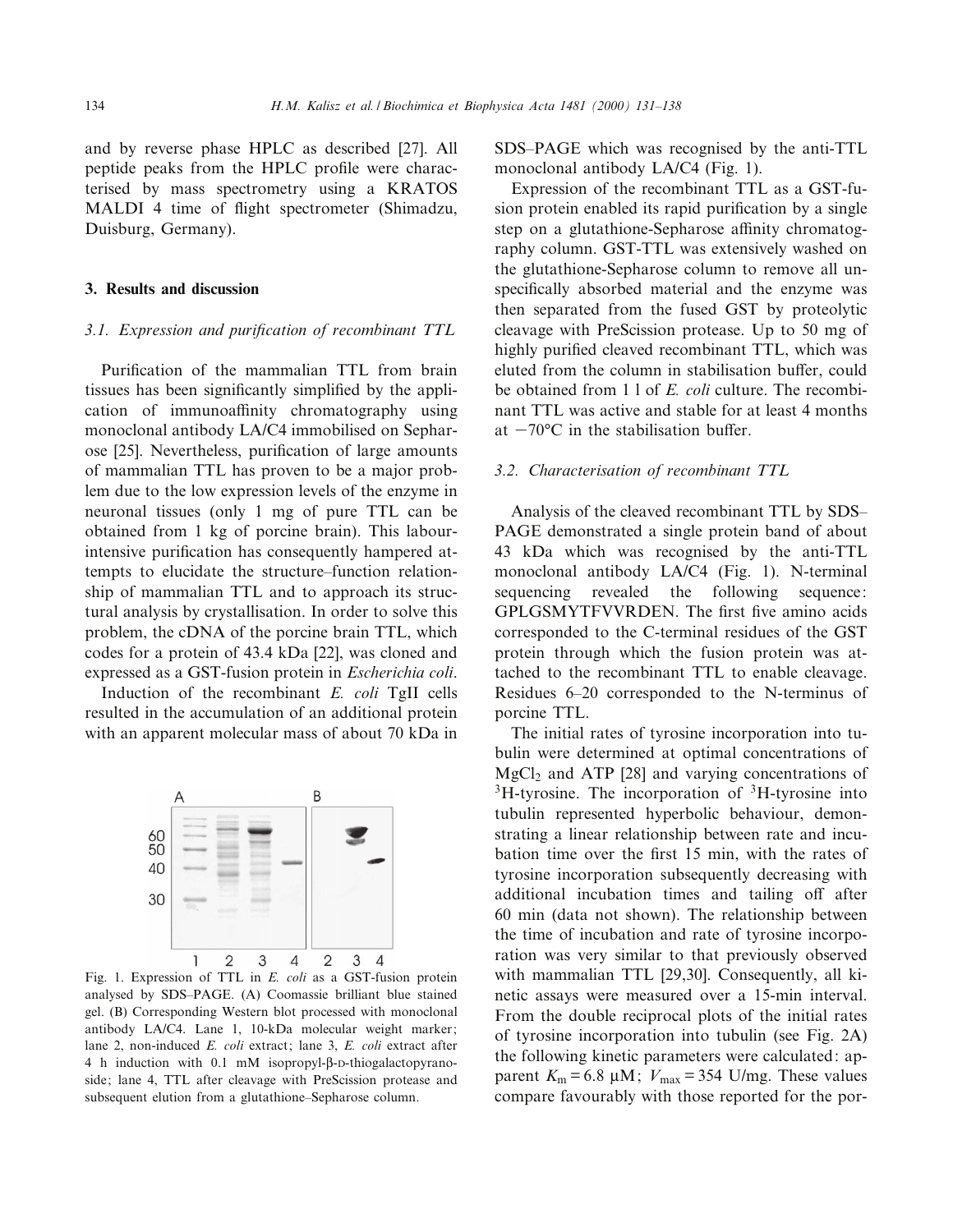

Fig. 2. Analysis of the effect of nitrotyrosine on  ${}^{3}$ H-tyrosine incorporation into PC-tubulin. (A) Double reciprocal plot of the initial velocities of TTL with <sup>3</sup>H-tyrosine as the variable and nitrotyrosine as the fixed variable. The concentrations of nitrotyrosine were as follows: 0 mM  $(\bullet)$ , 0.2 mM  $(\bullet)$  and 0.6 mM (F). (B) Plot of the reciprocal initial velocities of TTL versus variable nitrotyrosine concentrations. The concentrations of <sup>3</sup>Htyrosine were 1  $\mu$ M ( $\odot$ ), 4  $\mu$ M ( $\triangledown$ ) and 10  $\mu$ M ( $\odot$ ). The convergence point of the slopes, indicated by a vertical line, denotes the apparent  $K_i$  value for nitrotyrosine. Each value represents the mean  $\pm$  S.D. of at least three independent measurements.

cine and bovine brain TTL [29,31] and imply that the recombinant enzyme exhibits virtually identical kinetic properties as the mammalian TTL purified from brain tissue. Thus, the ability to express a fully active and stable mammalian TTL in E. coli certainly enables the rapid production and purification of large quantities of the recombinant enzyme for crystallisation and structure analysis of TTL. Moreover, TTL binds tightly to the dimer and prevents its polymerisation [7,32]. Thus, cocrystallisation of the recombinant enzyme with its substrate may enable elucidation of the crystal structure of the  $\alpha\beta$ -tubulin dimer and simultaneously provide important structural information about the interaction of TTL with tubulin.

# 3.3. In vitro incorporation of nitrotyrosine into tubulin

In cultured mammalian cells  $\alpha$ -tubulin was recently shown to be post-translationally nitrotyrosinated by supplementing the medium with nitrotyrosine, which was presumably selectively incorporated into the C-terminal end of  $\alpha$ -tubulin by the TTL [18].

In order to determine if nitrotyrosine is indeed an alternative substrate for TTL, an in vitro inhibition experiment of <sup>3</sup>H-tyrosine incorporation into tubulin was performed. Although nitrotyrosine could inhibit the incorporation of radiolabelled tyrosine, 50% inhibition was achieved only at 50-fold higher concentrations of nitrotyrosine. In contrast, equimolar concentrations of unlabelled tyrosine effected 50% inhibition of radioactive tyrosine incorporation. The effect of nitrotyrosine on tyrosine incorporation was investigated further by determining the kinetic parameters of tyrosine incorporation. Fig. 2A shows the double reciprocal plot of  ${}^{3}H$ -tyrosine incorporation in the absence and presence of 0.2 and 0.6 mM nitrotyrosine. The curves present linear behaviour and converge at the same point on the ordinate axis, indicating that nitrotyrosine is a competitive inhibitor, or an alternative substrate, for TTL. Similar observations have been made with other tyrosine analogues, including phenylalanine [33], 3,4-dihydroxyphenylalanine [5], 3-iodotyrosine [34], 3-fluorotyrosine [35] and 3-azidotyrosine [36], indicating that modifications at position 3 of the tyrosine side chain do not sterically impair the acceptance of the modi fied substrates by the TTL. An apparent  $K_i$  value of 0.24 mM was obtained for nitrotyrosine from a replot of the initial rates of tyrosine incorporation against nitrotyrosine concentration (Fig. 2B).

To test the ability of TTL to incorporate nitrotyrosine into  $\alpha$ -tubulin, TTL was incubated for 30 min with 100 µg detyrosinated PC-tubulin in a medium containing  $0.1-5000 \mu M$  nitrotyrosine as sole substrate. The reaction was stopped by heating the mix-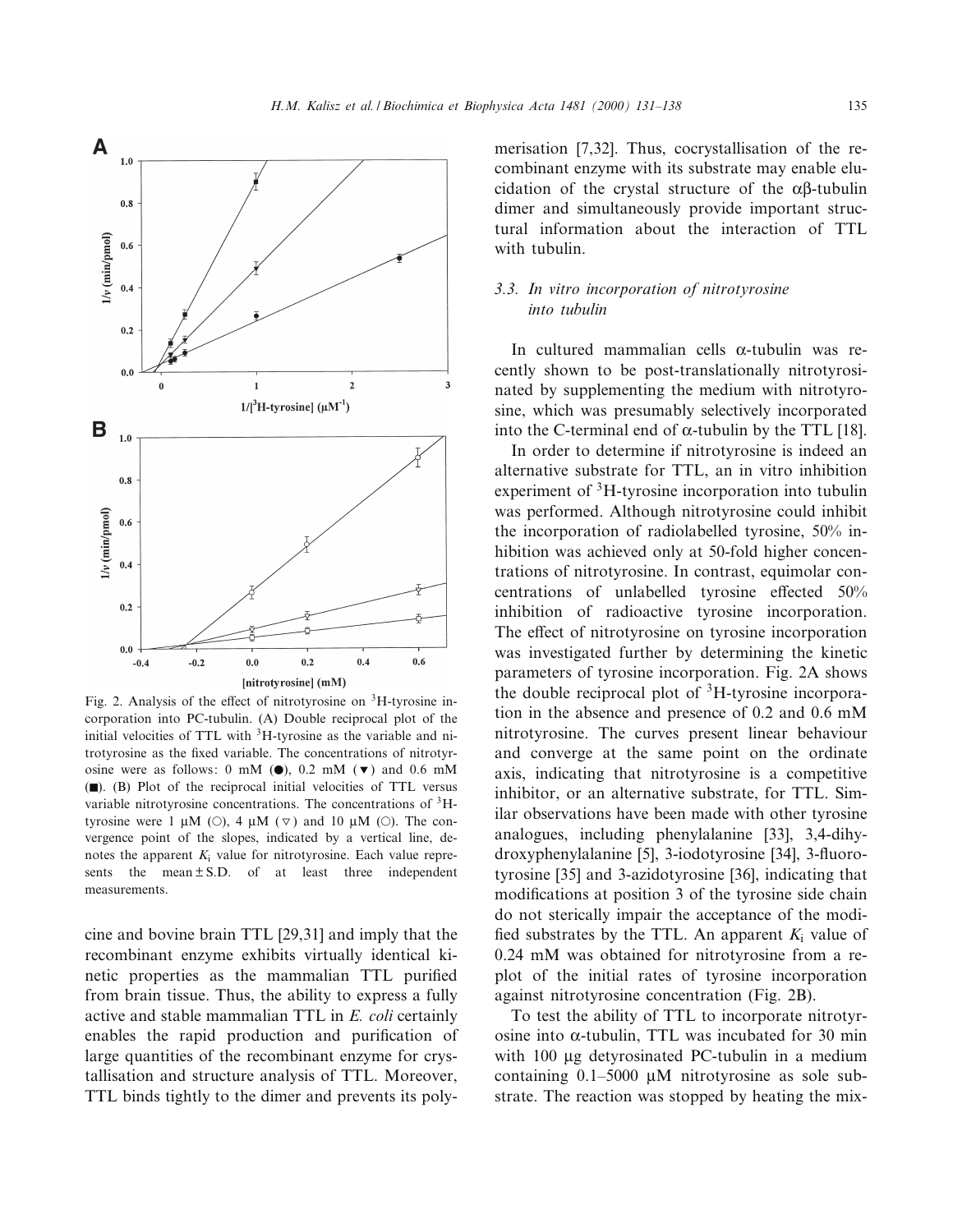

Fig. 3. In vitro incorporation of nitrotyrosine into the C-terminus of carboxypeptidase A-treated  $\alpha$ -tubulin revealed by immunoblotting. Each lane contains  $5 \mu g$  PC-tubulin. (A) Concentration-dependent incorporation of nitrotyrosine (probed with anti- $NO<sub>2</sub>Y$ ) and tyrosine (probed with YL 1/2) as sole substrates into tubulin. (B) Competitive incorporation of nitrotyrosine into tubulin in the presence of 50  $\mu$ M tyrosine and at initial nitrotyrosine concentrations of 500, 1000, 3000 and 5000  $\mu$ M. The upper figure (anti-NO<sub>2</sub>Y) is probed for nitrotyrosine; the lower (YL 1/2) for tyrosine. The same blot membrane was first probed for tyrosine incorporation, the membrane was then stripped, air dried and incubated with the anti-nitrotyrosine  $(anti-NO<sub>2</sub>Y)$  antibody. Stripping was performed by incubating the membrane three times for 10 min with each of the following: distilled water; solution A (8 M urea,  $1\%$  SDS,  $0.5\%$   $\beta$ mercaptoethanol) with sonication; solution B (50% ethanol and 10% glacial acetic acid); and 100% ethanol. No visible loss of protein occurred during the stripping procedure. (C) Treatment of C-terminally tyrosinated or nitrotyrosinated tubulin with carboxypeptidase A. Lanes 1 and 2, tyrosinated tubulin before (lane 1) and after (lane 2) carboxypeptidase A treatment (probed with YL 1/2); lanes 3 and 4, nitrotyrosinated tubulin before (lane 3) and after (lane 4) carboxypeptidase A treatment (probed with anti- $NO<sub>2</sub>Y$ ).

ture with SDS buffer and the samples were separated by SDS^PAGE, electroblotted onto PVDF membranes and nitrotyrosine was identified immunologically using anti-nitrotyrosine polyclonal antibodies. Incorporation of nitrotyrosine into  $\alpha$ -tubulin was clearly visible at concentrations of 10  $\mu$ M (Fig. 3A). The level of nitrotyrosination increased proportionally with the concentration of nitrotyrosine in the reaction buffer, reaching a maximum at 1 mM. In contrast, tyrosine incorporation into  $\alpha$ -tubulin under identical conditions was already detectable at concentrations as low as  $0.1 \mu M$ , with maximum incorporation being observed at 50 µM tyrosine (not shown). In the presence of 50  $\mu$ M tyrosine as cosubstrate, nitrotyrosination of  $\alpha$ -tubulin was only clearly detectable at  $1000 \mu M$  nitrotyrosine (Fig. 3B). Maximum nitrotyrosination of tubulin was observed with  $3000 \mu M$  nitrotyrosine, i.e. at 60-fold higher concentrations of nitrotyrosine relative to tyrosine. These results were comparable with the inhibition experiments of <sup>3</sup>H-tyrosine incorporation (see above). In contrast to tyrosinated tubulin, the covalently attached C-terminal nitrotyrosine could not be cleaved from the tubulin by pancreatic carboxypeptidase A (Fig. 3C) [11,18].

Analysis of the C-terminal peptides of the in vitro modified  $\alpha$ -tubulin by MALDI-MS confirmed the covalent incorporation of nitrotyrosine into tubulin by TTL (Fig. 4). MALDI-MS analysis revealed that TTL was also capable of incorporating a derivative of nitrotyrosine, nitrosotyrosine, a contaminant of the commercially used nitrotyrosine (data not shown). Furthermore, these experiments showed that the maximal nitrotyrosination level of  $\alpha$ -tubulin in vitro was about 55% when using detyrosinated  $\alpha$ -tubulin (data not shown). This is in accordance with the maximally achievable tyrosination levels of the  $\alpha$ -subunit of neuronal tubulin [37], suggesting that the non-tyrosinatable tubulin also cannot be nitrotyrosinated by TTL.

In summary, we have demonstrated the ability of TTL to covalently incorporate nitrotyrosine in vitro into the C-terminus of  $\alpha$ -tubulin, although the enzyme shows an approximately 35-fold lower affinity for the nitric oxide-modified derivative of tyrosine than for its natural substrate. In addition, we have confirmed previous observations that, in contrast to tyrosine, nitrotyrosine cannot be reversibly cleaved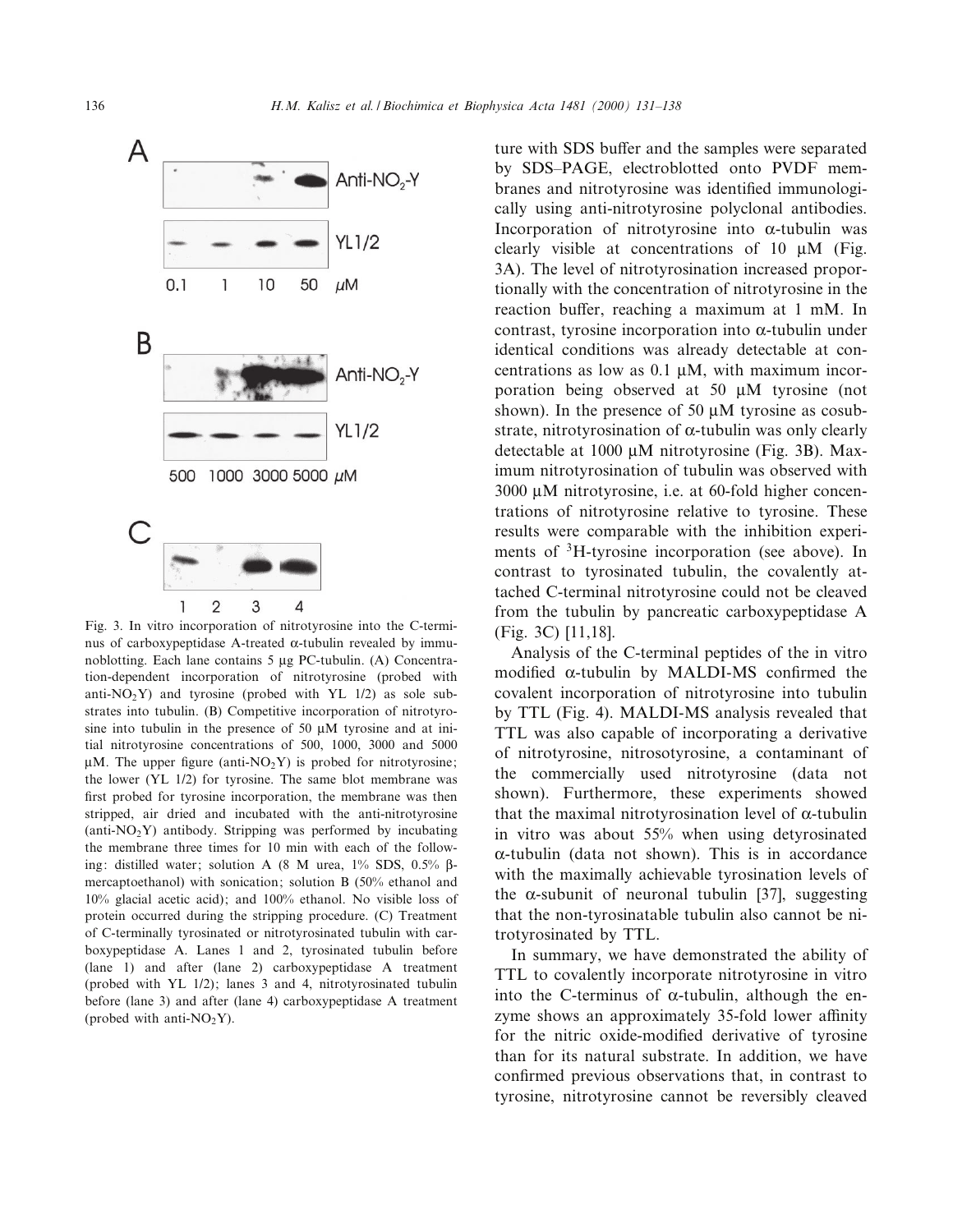

Fig. 4. In vitro nitrotyrosination of  $\alpha$ -tubulin. PC-tubulin was incubated with TTL in the presence of 1 mM nitrotyrosine, then cleaved with endoproteinase Lys-C and purified by Mono Q chromatography as described in Section 2. The C-terminal peptides of  $\alpha$ -tubulin were subsequently separated by reverse-phase HPLC (A). Peaks 1-3 were demonstrated by MALDI-MS to correspond to detyrosinated (non-tyrosinatable), tyrosinated and nitro(so)tyrosinated C-terminal peptides of  $\alpha$ -tubulin, respectively. (B) Analysis of peak 3 from A by MALDI-MS demonstrated the peptide to contain a covalently incorporated nitrotyrosine (NO2-Y) as well as nitrosotyrosine (NO-Y). The peptide carried one to five side-chain glutamyl residues (1E to  $5E$ ).

from the C-terminus of tubulin by pancreatic carboxypeptidase A. The potential inability of the presumptive endogenous tubulin-specific carboxypeptidase to cleave the C-terminal nitrotyrosine from  $\alpha$ -tubulin should disrupt the tyrosination/detyrosination cycle in the cell, which could indeed detrimentally affect microtubule functions under pathological conditions, as recently implicated [18]. However, in contrast to the published in vivo results [18], significantly higher concentrations of nitrotyrosine were required for the in vitro nitrotyrosination of  $\alpha$ -tubulin in competition with tyrosine. The large differences in the affinity of TTL for the two substrates implies that the discrepancies in the levels of in vivo and in vitro tubulin nitrotyrosination may be due to differences in the rates of uptake of the two tyrosine compounds by the cells [18]. Further investigations are required to determine the described preference for the incorporation of nitrotyrosine relative to tyrosine in the cell. Moreover, the impact of this modification on microtubule functions needs to be studied more thoroughly.

#### Acknowledgements

We thank Rita Getzlaff, GBF, for performing the N-terminal sequencing. J.W. is supported by the Deutsche Forschungsgemeinschaft (Jo55/15-3) and the Fonds der Chemische Industrie.

# References

- [1] P. Dustin (Ed.), Microtubules, Springer, New York, 1984.
- [2] J.S. Hyams, C.W. Lloyd (Eds.), Microtubles, Wiley-Liss, New York, 1994.
- [3] R.F. Ludueña, Int. Rev. Cytol. 178 (1998) 207-275.
- [4] T.H. MacRae, Eur. J. Biochem. 244 (1997) 265^278.
- [5] C.A. Arce, J.A. Rodriguez, H.S. Barra, R. Caputto, Eur. J. Biochem. 59 (1975) 145^149.
- [6] C. Erck, R. Frank, J. Wehland, Neurochem. Res. 25 (2000)  $5-10.$
- [7] J. Wehland, K.J. Weber, Cell Biol. 104 (1987) 1059-1067.
- [8] M.E. Hallak, J.A. Rodriguez, H.S. Barra, R. Caputto, FEBS Lett. 73 (1977) 147-150.
- [9] C.E. Argaraña, H.S. Barra, R. Caputto, J. Neurochem. 34 (1980) 114^118.